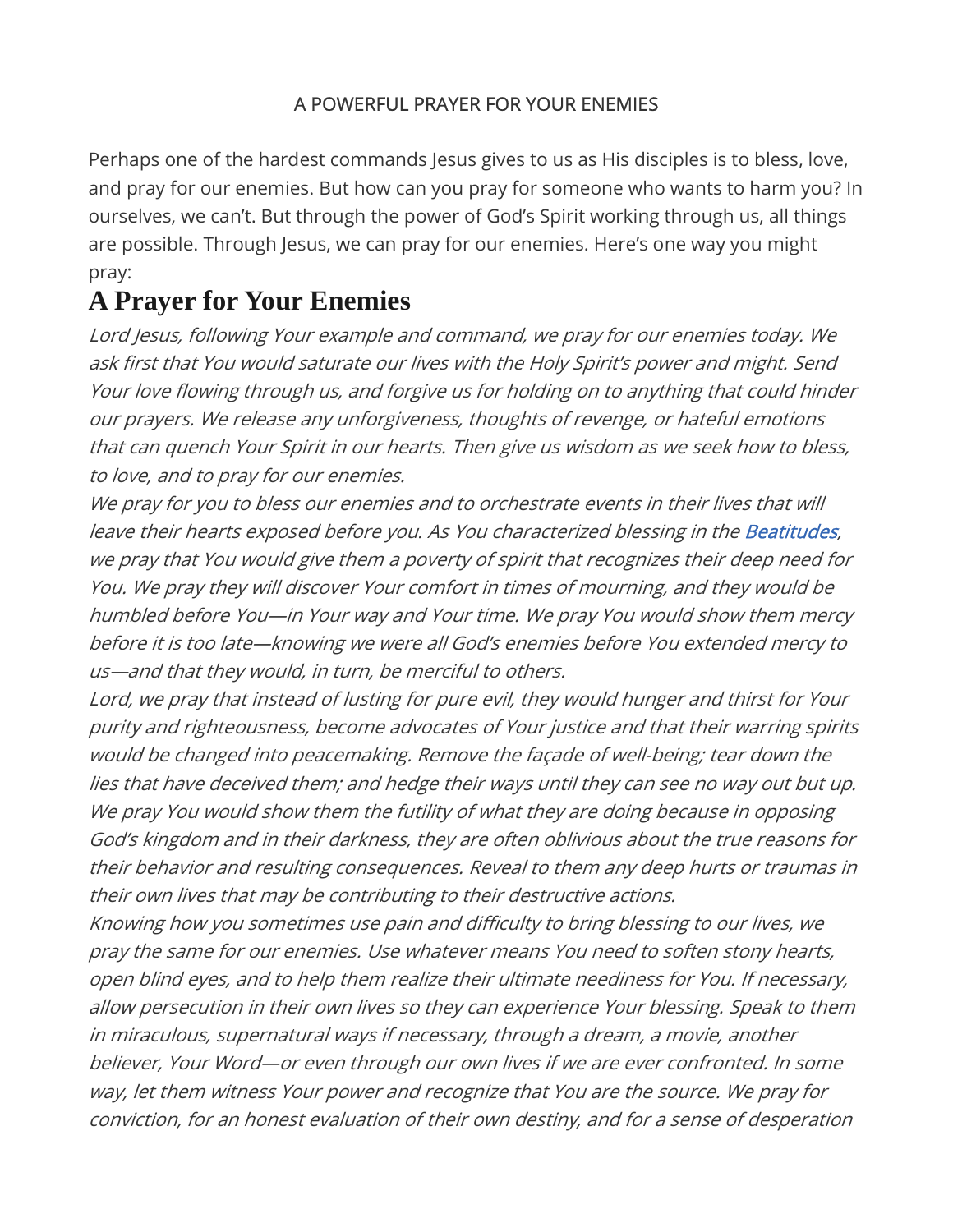if that's what it takes for them to consider Your claims and to discover Who You really are. Pursue them, even allowing goodness to lead them to repentance. And give us patience and a deep trust in You, Lord, even when we can't see any change in our enemies. When we waver, not wanting to pray for our enemies, help us to remember Your grace in our own lives, and what we would be without You. Why Should We Pray for Our Enemies

Why should we pray for our enemies? Because Jesus did. He prayed for those who opposed Him, for those who devised evil against Him, and ultimately as He hung on the Cross, Jesus prayed for His Father to forgive all those who had a part in His death because they didn't know what they were doing. Jesus modeled unconditional love and how we should pray for our enemies, then commanded us to do the same.

Prayer is an amazing discipline and privilege. What usually happens when we pray for anyone, is that the prayer acts as a boomerang. God may or may not answer in the way we prayed, but God often chooses to bless and change us as a result of our obedience to pray. It's hard to stay angry at someone for whom you earnestly pray. Prayer also leaves the consequences, revenge, and complete justice to God. It's a transference of our will into God's hands. By praying for our enemies, God's Spirit can supernaturally show love and kindness through us or another that may ultimately change them. That process can also eradicate our fear of our enemies, because perfect love casts out fear. Jesus said not to be afraid of those who could destroy us physically. Instead, we are to fear—a reverent attitude—the One Who determines and fulfills our soul's destiny.

What Does the **Bible** Say about Praying for Enemies?

In the Old Testament, even righteous people prayed for God to destroy their enemies in cruel ways. Their prayers were not prayers of blessing. Proverbs and other passages talk about how to treat our enemies in positive ways. But Jesus turned life upside down with His command to bless, to love, and to pray for our enemies. While not defining who our enemies were, in the Beatitudes Jesus described enemies as those who mock us, persecute us, lie about us, or despitefully use us. And that we were blessed if we experienced those things. He added that those who were not for Him were against Him. Jesus taught a new way to live life: with love, not hate. He encouraged us to recognize that the true enemy behind all wrongs is Satan—and how to resist him. But regarding our earthly enemies, when we don't know how or what to pray for them, we can trust the Holy Spirit to pray through us.

7 Bible Verses that Give Us Perspective about Praying for Our Enemies:

**•Proverbs 16:7** NASB, When a man's ways are pleasing to the Lord, He makes even his enemies to be at peace with him.